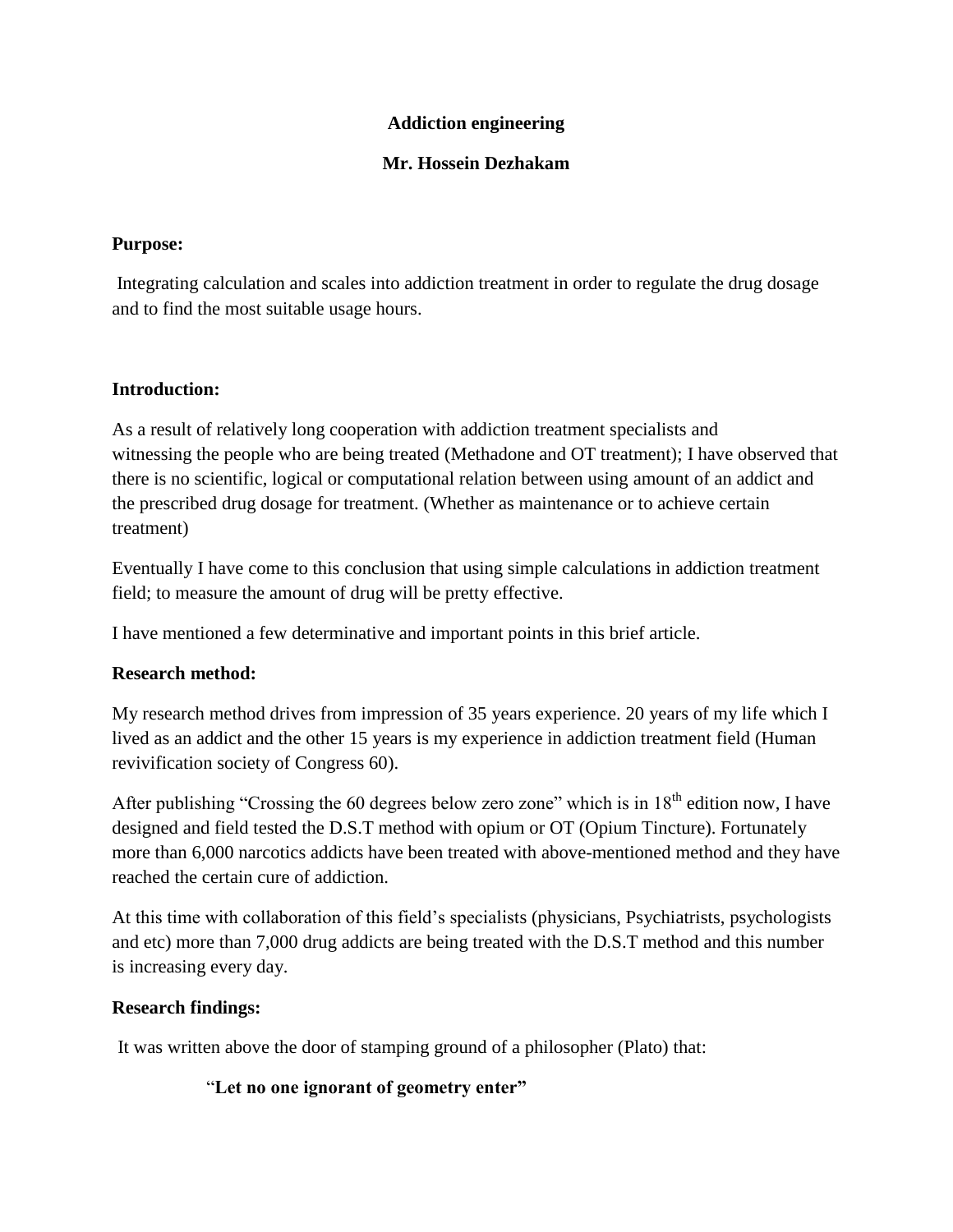I have come to this inescapable conclusion that geometry has a fundamental role in all the aspects of our lives.

My perception of geometry is this:

Reckon, scheduling, income and expenditure, prevision, implementing a scientific task, sensible talking.

Whoever knows geometry and works with geometry rules is called an engineer.

No one can cast a shadow of doubt on the fact that engineering has integrated into variety of science fields such as: industrial engineering, construction, chemistry, medical, genetics, agriculture and many others.

It is like geometry has shed light on the science and technology field and brightened them.

Maybe we could put an end to the wandering of addicts which has been going on from the ancient times up to now, if we let geometry or engineering enter the addiction treatment science.

Maybe the public belief is that we are not wandering in addiction treatment field and everything is enlightened for us scientifically. But I do believe we are at the inception of understanding and treatment of addiction.

My point will be proved if we take a brief look at the addiction treatment statistics and if we let the geometry merge into this field.

For instance we have a sack of sugar but we have no weighing device. In this situation one might say the weight is 20 Kilo other might say 25 or someone else might assume 30 Kilos. Which one is correct?!

Obviously we can't be sure. Maybe in order to repel a quarrel among them it is better to say they are all right!

All the methods for addiction treatment are good! This happens for lack of a scientific criterion. But when the measurement or geometry is integrated into this field; science and truth will emerge. The sack of sugar is on the weighing device now and everyone will accept the true weight without argument.

For measurement and treatment of addiction we must pay attention to below mentioned:

- 1. Satiation
- 2. Compatibility
- 3. Nutrition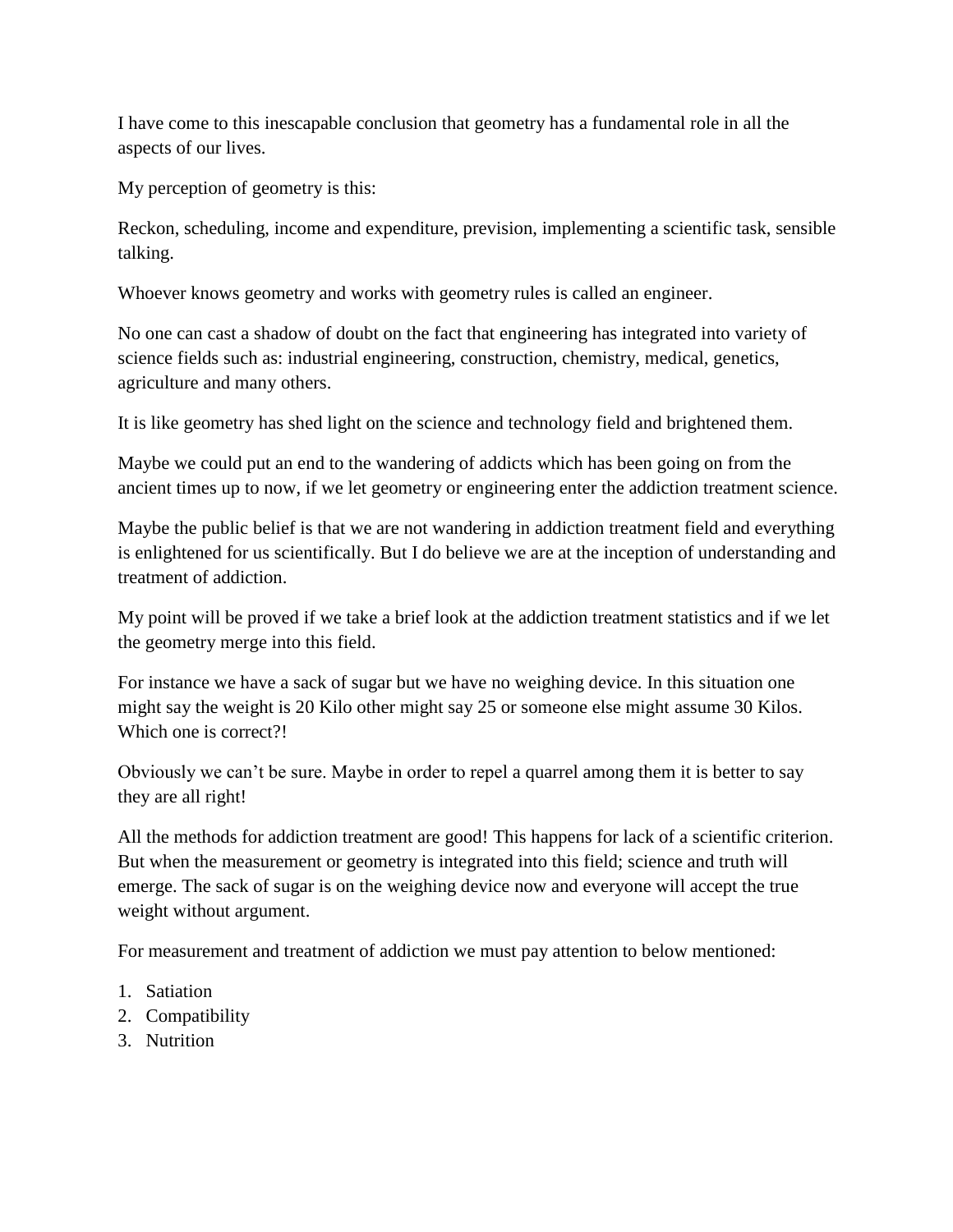

#### **1. Satiation:**

Satiation is a term used in Chemistry and is relevant to our work. From our point of view satiation means enough, it means capacity is full or no more acceptance capacity.

Consider a glass of water that we start to dissolve sugar in it little by little. We will reach a point which we can't dissolve any more sugar into it or the water can't accept any more sugar; this point is called the satiation point.

Or consider an empty glass that we can pour certain amount of water into it. If we pour more water that its capacity it will split.

What is the connection between satiation point and addiction?

Most of the drug abusers are in the satiation point or even they are passed this point and are using several drugs and narcotics simultaneously.

We know that ingesting 1 or 1.5 grams of opium (10-15 cc of OT) has deadly effect on a person who has no habit of using opium.

So maybe it can be said that the satiation point of opium consumption is 1 or 1.5 grams (10-15 cc of Opium Tincture).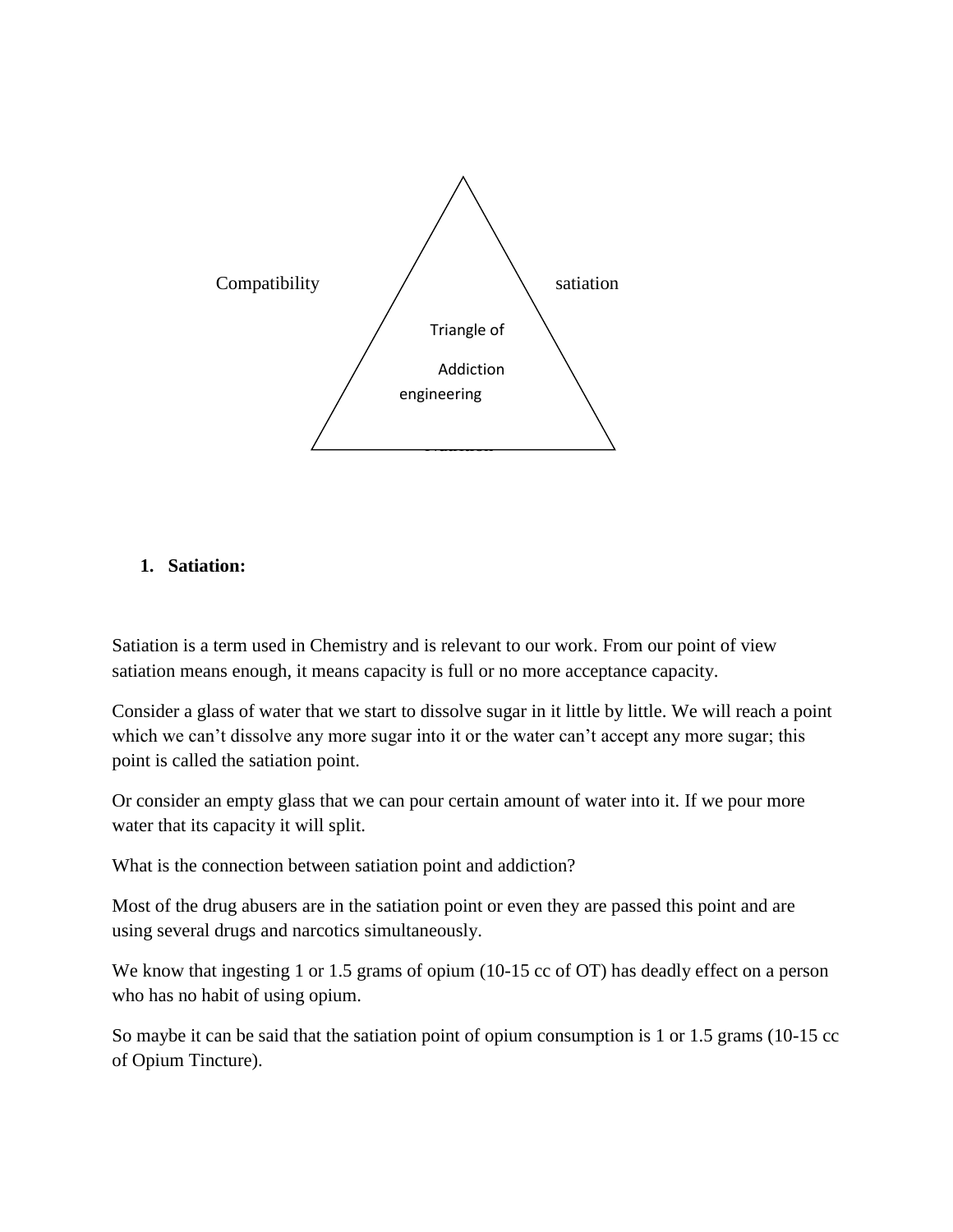Thus an individual(Addict) who is ingesting more than this amount is in the satiation point as well as someone who is using Amphetamines combined with several pills or other narcotics.

On what scientific or logical basis; 30 Methadone pills (150 Milligram pills), 40 cc of Methadone syrup (200 Milligrams) or 60 cc OT (6 grams of opium) is prescribed for treatment of a drug abuser?!

It is said by professionals of this field that 20 Milligrams of Methadone is equal to 100 Milligrams of Morphine.

20 Mil (Methadone) = 100 Mil (Morphine)

Now in order to shed light on the subject I shall bring up these questions and answer them briefly.

Question: How is the equalization between 1 Gram of Opium (ingesting) and Morphine and Methadone?

Answer: 1 Gram of ingesting Opium is equal to 100 Milligrams of Morphine and 20 Milligrams Methadone (20 milligrams methadone in pill form).

Question: How is the equalization between 1 Gram of Opium (smoking) and Morphine and Methadone?

Answer: It is equal to 25 Milligrams of Morphine and 5 Milligrams of Methadone (1 pill).

According to above mentioned contents; it is obvious that we are at the satiation point in prescribed addiction treatment. This subject must be studied and discussed.

# **Compatibility:**

The compatibility phenomenon is the duration and process in which one kind of narcotic substance can replace another narcotic substance.

During this period the body's metabolism and physiology prepare themselves to receive the new drug.

Years ago when I was an opium abuser one day I received half a kilo of burnt opium sap with reasonable price and I was so delighted. For during of 3 or 4 months I used burnt opium sap instead of opium.

One day it was finished and thus I started to ingest opium as before. But I found out that no matter how much opium I ingest yet I feel withdrawal symptoms. Those days passed rigorously.

It took 2 months for my body to regain compatibility with opium as before.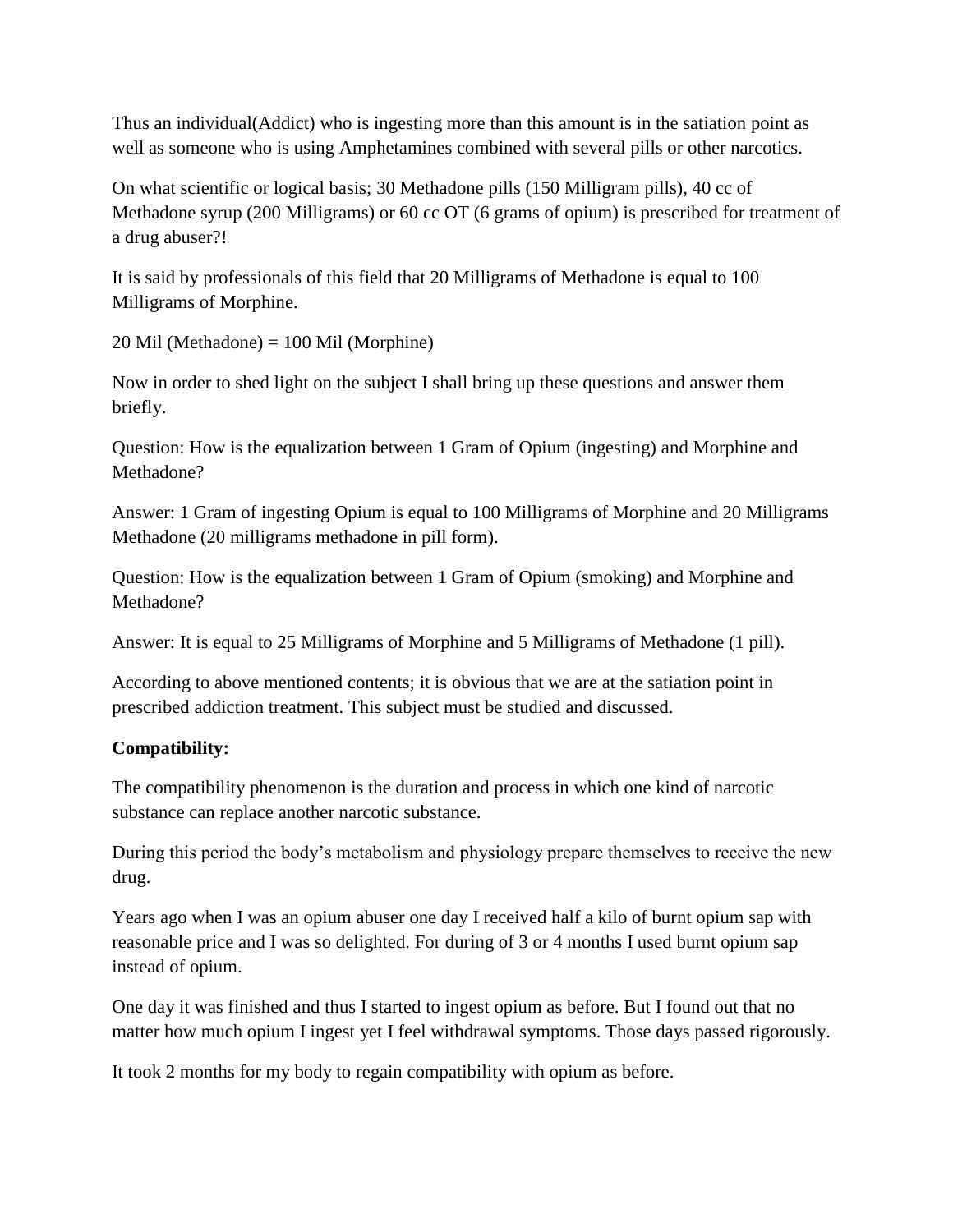That day I realized each narcotics substance needs a specified period of time to become compatible with the body.

In the D.S.T method we have asked those who smoked opium to ingest it. (Ingesting opium is equal to 1/5 smoking opium)

In this condition we have witnessed that people are not reaching the appropriate balance and they are having the withdrawal symptoms.

They were right! Smoking opium effects are less than ingesting it because in the smoking opium the alkaloids of opium are absorbed through mouth and lungs. In the smoking opium even the alkaloids effects are different because of the combustion and heat.

We wanted to increase the amount of ingesting opium in order to make them feel better but it didn't work properly and they experienced other side effects such as Constipation.

At last I realized that this must be solved through time because of the compatibility phenomenon. This means that human body needs some time in order to become compatible with the new type of using.

Thus when type of using narcotics is changed (for instance: smoking heroin is changed to injection or sniffing or smoking opium is changed to ingesting opium) a period of 20 up to 60 days is needed for body to become compatible with the new type of using.

Now imagine when the type of drug is changed (instead of opium we use OT or instead of heroin we use methadone) this issue (compatibility) becomes more complicated.

# **Conclusion:**

When the type of drug is changed and the OT or Methadone is prescribed instead, body needs a period of 20-60 days to become compatible with the new drug.

So at the beginning of the treatment if we increase the amount of prescribed drug because of the compatibility phenomenon we will put the patient in the satiation point and this won't help the patient.

We must share the compatibility fact with the patient so he won't ask for more drugs and he will understand that he must tolerate some hardships in order to reach the cure.

It seems that the primarily reason for high prescribed drug dosages in addiction treatment is ignorance about the compatibility fact.

# **Drug Nutrition:**